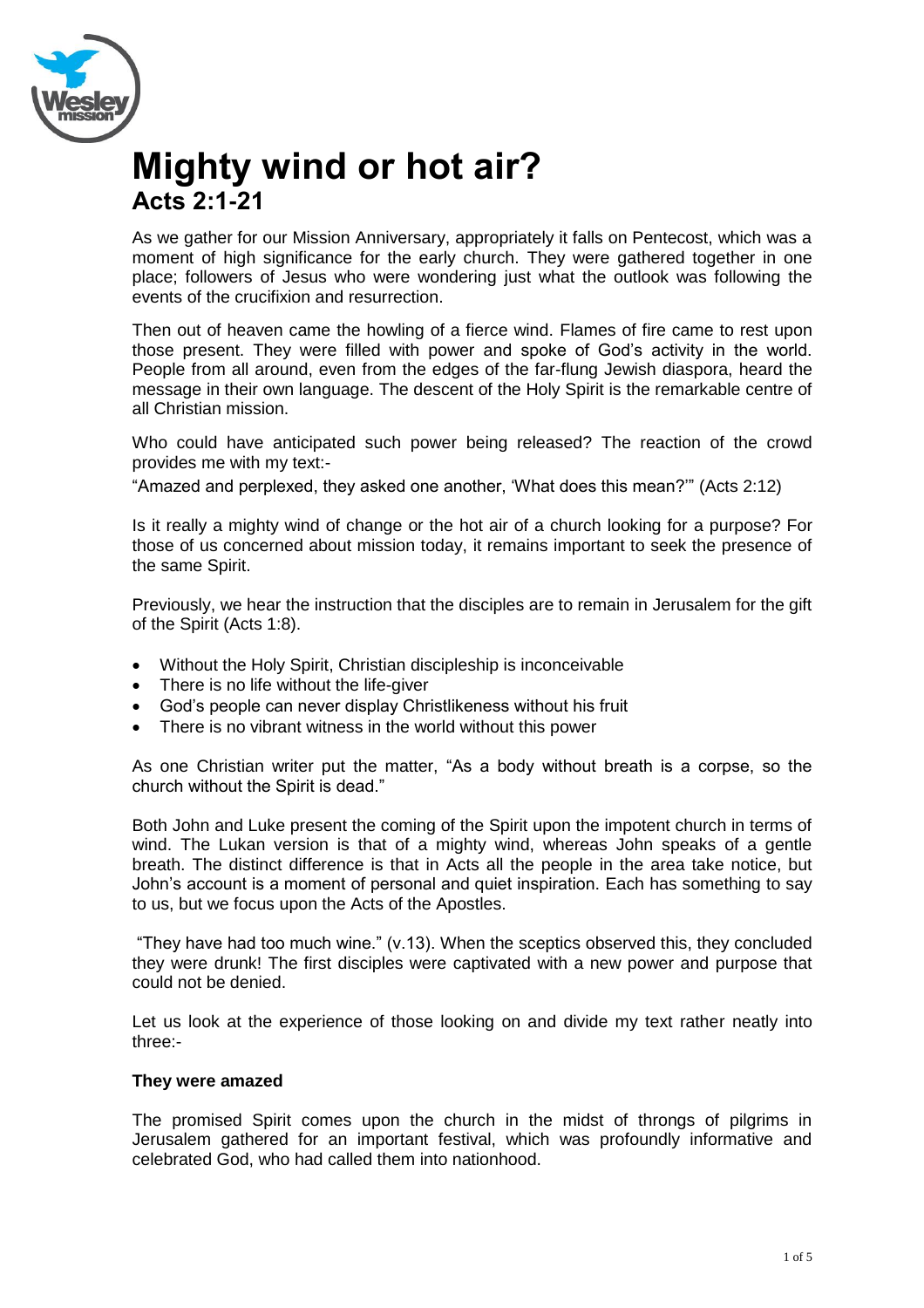

At such a time, the earliest church is called to its own high purpose and those who observed "were amazed".

- They had always seen God encounter them in their traditions and liturgical patterns
- However, here they are met in a most unexpected manner
- God reaches beyond their "religious infrastructure"
- God's Spirit blows where it wills

We do need to rediscover a sense of God's activity, which disturbs us from where we are to where we ought to be. The birth of the church comes out of this experience at Pentecost, as the first and then a wider group of disciples come into an experience which indelibly imprints itself upon their lives. From this moment on, they will never be the same again.

- God cannot be neatly placed within the parameters of our understanding
- God will open doors of faith and new windows on service
- God's presence will make them fearless
- The disciples will be conscious of a new leading and a new dynamic purpose

In the crowd, any would-be disciples were "amazed" at what they saw and experienced, and that God was using ordinary people in such a way.

As we gather for this Anniversary, we recognise the power of our "Word and deed ministry" and that God continues to deliver his liberating power, his gracious compassion and his transformative forgiveness to people through our work. I see it as clients are given hope, staff and volunteers are empowered through the opportunity of service, and communities see the hope of transformation.

A distinguished church consultant was once asked, "Why do we have such uninteresting preaching and so many static and sedate congregations?" His surprising answer did not cite some institutional or organisational problem. He simply responded, "Neglect of the third person of the Trinity."

Without the empowering and prodding of the Holy Spirit, we are always in danger of becoming just another well-meaning, mostly helpful, good-will society.

There are many organisations like Wesley Mission, who have chosen to lay to one side their Christian heritage, believing that culturally acceptable secularism is sufficient. What occurs at Pentecost will be transformative for all time and it is little wonder that people were amazed.

## **They were perplexed**

I do get concerned at those who have everything worked out. The crowd were "perplexed" at what they observed. The disciples of Jesus then – and followers today – are always called to new avenues of service and witness.

This confusion felt by the disciples and the crowd was not surprising, for they were living between two worlds, as the old passes and a new world is being born.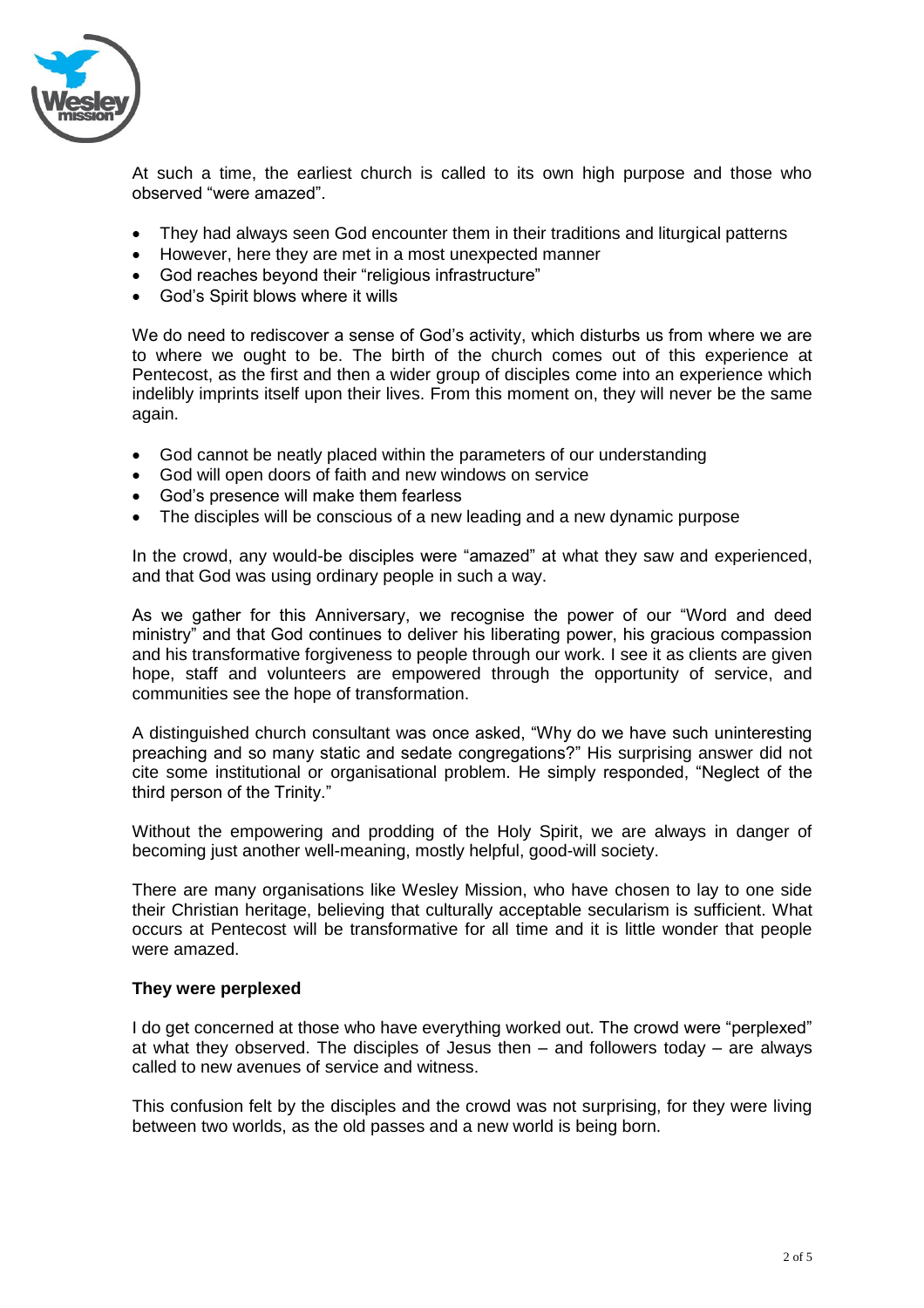

People will be perplexed when we make a link between the gifting of the Spirit and our engagement in the deeds of God, involving the struggle for justice and the building of a kingdom of righteousness.

A Cambridge scholar spoke of the link between "Resurrection" and "the Moral Order". He declared, "The work of the Spirit as 'witness' to the objective deed of God in Christ, and his work as 'life-giver' who restores freedom and power to mankind … are not two distinct works but one."

We must not lose touch with reality. Our striving for the gospel is not just an individual action, but an expression of the groaning we feel for the whole creation.

There are many indications of our desire to see changes in our society and we are in the midst of an election campaign that leads us to ask:-

- What place do broken and bruised families have?
- What focus is there upon the thousands dependent upon the practical support of people like ourselves?
- What overriding world view is going to dominate Australia's future?

In a perplexed community, we must find the words and deeds that will make some kind of sense.

John Stott contended, "Before Christ sent the church into the world, he sent the Spirit into the church. The same order must be observed today."

Charles Swindoll told the story that in his opinion "the best evangelistic center in the greater metropolitan Boston area is not a church. It is a filling station in Arlington. It was owned and operated by a man named Bob who caught the vision early in his life that his vocation and his calling were to be welded together. As time passed, his station became known as the place to go for fuel, new tires, or other car service. I have seen a half-dozen cars lined up bumper to bumper near two pumps in front of that little station just waiting to be served by that man. He has no banners out, no 'Jesus Saves' flags, no signs, no 'icthuses', nothing plastered all over the station or in the windows, no sign, 'Bring your car to Bob and take your soul to Jesus.' He simply did his job! He did it well and people knew he was in partnership with the Lord. He led dozens of people to faith in Jesus Christ."

## **It prompted them to ask "What does it mean?"**

The reactions of the crowd were responses to Christlike Servanthood in its working clothes. It called for questioning at the most significant level.

- What are the implications of the gift of the Spirit?
- Where do we interpret and demonstrate the challenges of faith and service?
- What does belonging mean to us as a community?

There is a great need for power; both moral and spiritual power! The New Testament is a story about power; a theme which runs through its pages.

- On one side is confusion, helplessness and doubt about the future
- On the other side is unshakeable purpose and the birth of courage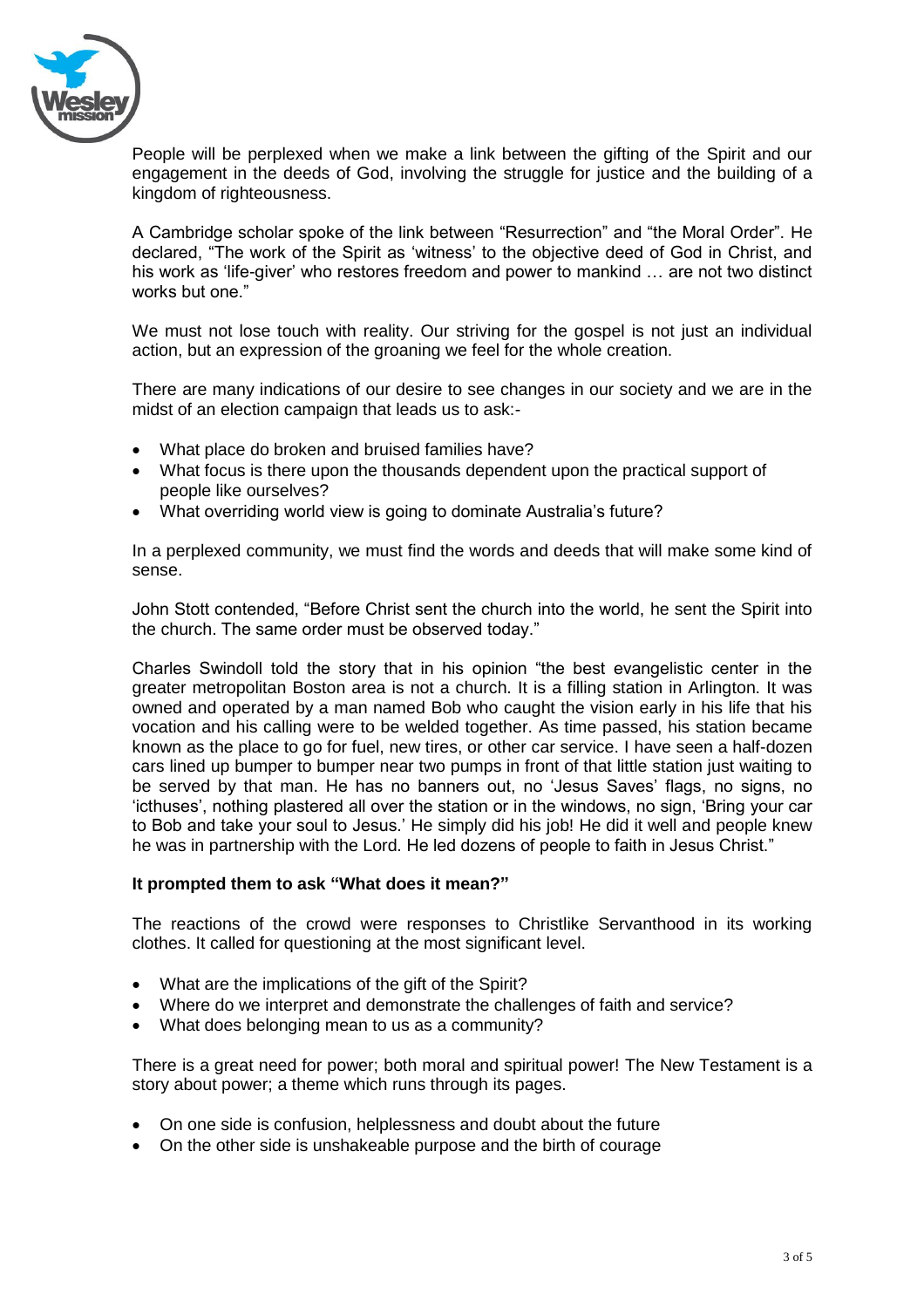

This theme or line runs through the Day of Pentecost. Just a couple of weeks ago, I flew to Brisbane and enjoyed looking at the Great Dividing Range as we approached the airport in Queensland. In one sense, Pentecost is the great divide of history.

The question of those observing in the crowd is the one we still have to ask. We will all need to venture into courageous, counter-cultural and demanding lives, if we are to be alive to the future and all it has to offer.

The Whitsunday Islands are to be found off the coast of Northern Queensland. There is the Whitsunday Passage that Cook chose to name. Nearby is Pentecost Island with its steep craggy slopes, rising sheer out of the sea. No wonder an early Portuguese explorer called Australia "The Land of the Holy Spirit".

Maldwyn Edwards wrote about the experience of John Wesley – "In all his earlier disciplined life of holiness and the good works to which he set his hand, his primary concern was on what he could do for God. But after the Aldersgate Street heart-warming, he asked only what God could do for him and through him."

- At a stroke, strain and effort had gone
- No longer the anxious spirit of heaviness
- Ecclesiastic of America to evangelist of the open road

It is 39 years since an unknown 32 year old film director, George Lucas, launched a film; the characters were unknown, the soundtrack and the robots likewise unfamiliar. It is hard to believe that it has become the biggest film of all time – financially – Star Wars.

- From the beginning, it drew people to it
- The story began with huge words on screen star wars episode 4!
- It was far more interesting to start a story in the middle

If Episode 1 was the life and ministry of Jesus, culminating in his life, death and resurrection, then Episode 2 is the new life of Pentecost.

Central to all the truly immersive, fandom-generating universes of popular culture – Doctor Who, Star Wars, Star Trek, Lord of the Rings, Harry Potter and even the reemergence of the Marvel superheroes – is, to borrow a concept from Tolkien, the promise of fellowship.

I met a close friend of Tolkien and I am fascinated that his works, which helped to re-float the New Zealand tourist industry, has captivated a whole new generation.

Social isolation that is so much a feature of modern life is unconsciously addressed. Even such rugged individualists as Sherlock Holmes and James Bond are surrounded by webs of familiar and supporting players.

An intrinsic part of the nature of our Christian faith is that we belong together. We encounter the promise of the Holy Spirit and that is no mere hot air. Throughout our history, we have been conscious of the gift of God that has made us who we are and, in our contemporary Australia, what we have to offer is the transforming work of the Spirit – and in our communities this has never been needed more!